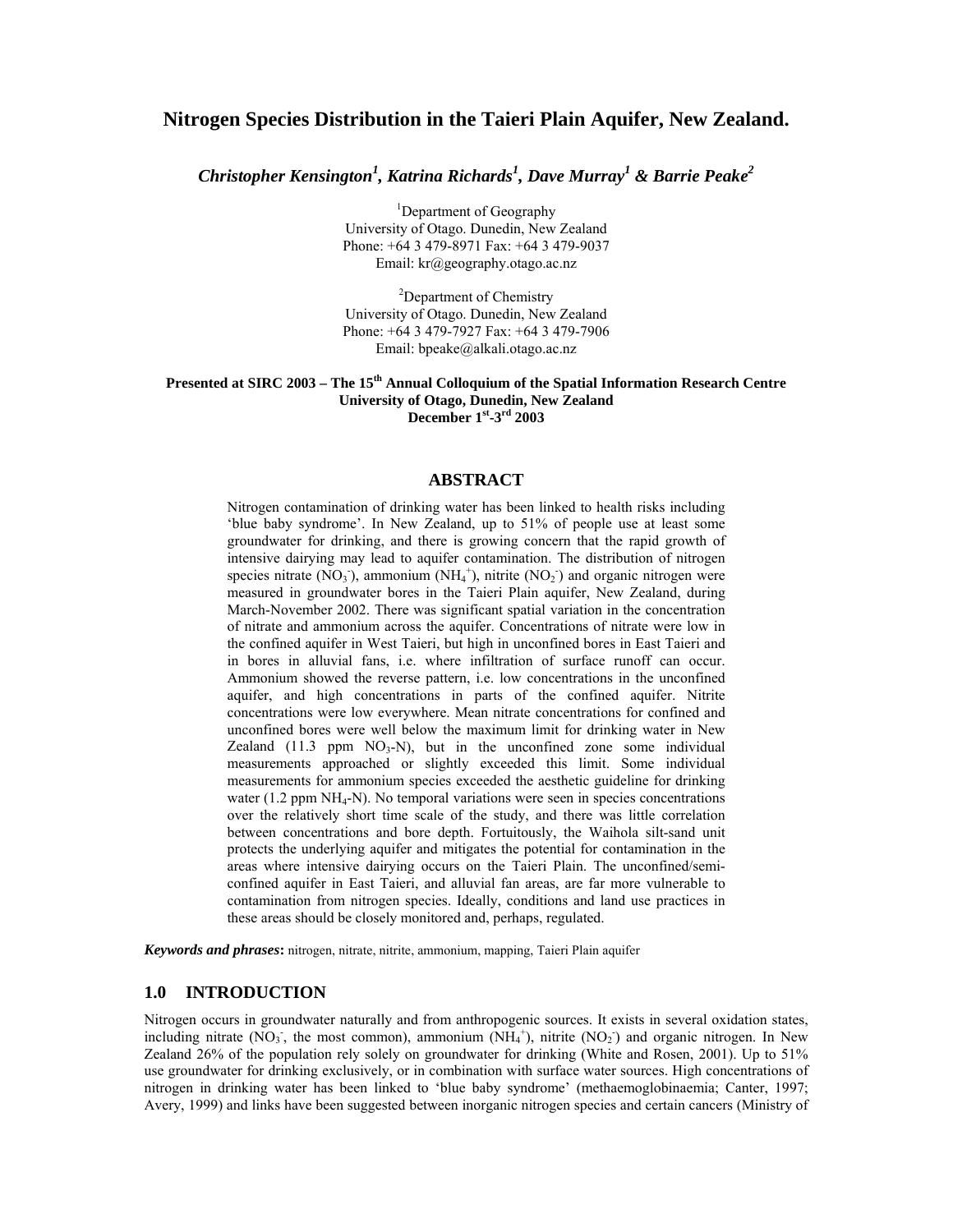Health, 1995), birth abnormalities, hypertension and diabetes (Canter, 1997). Nitrate pollution can also lead to algal blooms and eutrophication of lakes. In New Zealand, there is growing concern that the rapid growth of intensive dairying may lead to contamination of aquifers, i.e. because nitrogen-rich fertilizers, cow urine and manure may infiltrate and pollute the aquifer.

The reactions of nitrogen species in groundwater are often governed by chemical conditions (e.g. whether oxidising or reducing conditions dominate) and physical factors, such as whether an aquifer is confined (i.e. capped by an impermeable geologic unit) or unconfined (open to infiltration by surface water). Nitrogen species in groundwater can arise from anthropogenic sources (e.g. fertiliser, animal wastes or human sewage), or natural sources such as precipitation and sedimentary rocks that contain organic matter.

The present study was undertaken on the Taieri Plain, near Dunedin, New Zealand. This area supplies about 2.3 million m<sup>3</sup> of water per year to local users (Irricon, 1994), with ~80% of this drawn for drinking water for Mosgiel. Several research reports document aspects of the quality of the groundwater on the Taieri Plain (e.g. Irricon, 1994, 1997; ORC, 1999), but local sources of nitrogen species, and the chemical reactions occurring in the aquifer are not well understood. The aims of the present study were to: 1) map nitrogen species for the Taieri Plain aquifer system, 2) assess any temporal variation in these species, and 3) use the resulting chemical data to increase the understanding of the physical makeup of this groundwater system.

# **2.0 METHODS**

## **2.1 Physical Setting**

The Taieri Plain occupies a tectonic (i.e. fault-bounded) depression near Dunedin, New Zealand (Figure 1). It is 40 km long, 5-10 km wide and bounded on all sides by minor hills and ranges. The basement rock is impermeable Otago Schist that is overlain predominately by Quaternary sediments, to depths of up to 150 m (Litchfield *et al*., 2002). The Taieri Plain aquifer is hosted in gravel and sand layers. A fine-grained sand-silt layer (the Waihola silt-sand unit; Barrell *et al*., 1999) covers approximately two-thirds of the basin. This is up to 25 m thick at its thickest point and forms an impermeable 'cap' for the aquifer in West Taieri. In East Taieri this continuous cap is absent, the sediments are spatially more diverse, and there are localised semi-confined units (lenses). Groundwater flow through the basin is generally to the south-west, so any contaminants entering the basin in East Taieri are thought to eventually migrate down-gradient to the confined aquifer in West Taieri.

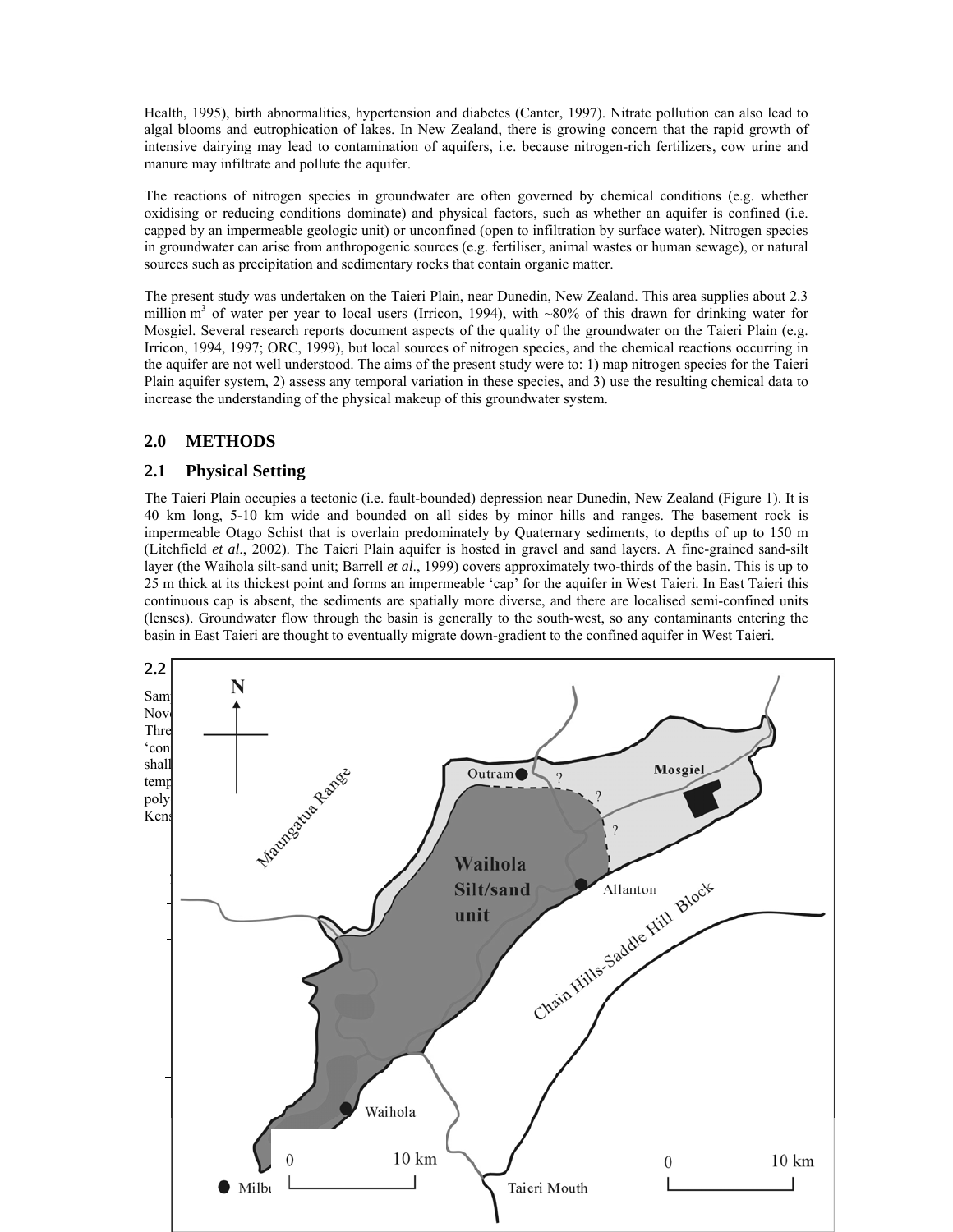*Figure 1: The study area on the Taieri Plain, showing the major topographic features, rivers and lakes, and extent of the Waihola sand-silt unit that confines the Taieri Plain aquifer in West Taieri. Insert: Location of study area in South Island, New Zealand*

Statistical analysis was undertaken using *Minitab*, two-sample t-tests and Pearson correlation tests. *ArcGIS* and Inverse Distance Weighting (IDW) were used to create maps of the data. IDW was chosen because the highly variable sedimentary structure of the aquifer means that data from a bore is representative of groundwater from only a relatively small distance around the bore. A relatively small cell size ( $100 \times 100$  m), a power of 4 and a fixed search radius of 2000 m was set to limit the number of input points that were used in the interpolation. The minimum number of measured points needed to predict each cell was set at six. If there were not 6 points in the 2000 m radius, then it was expanded. This step was particularly useful for areas with few bores. The relatively high power setting meant that nearby bores retained the greatest influence on the value assigned to each cell. Maps were constructed in two dimensions with no regard for variations in ground surface elevation, the vertical thickness of the aquifer, bore depth or the acknowledged southwest flow direction of the groundwater within the aquifer. Finally, it must be noted that spuriously values were assigned by the mapping programme at the map boundaries, i.e. beyond the known data points. Any apparent patterns in these areas need to be ignored.

### **3.0 RESULTS**

#### **3.1 Nitrate**

The unconfined bores showed a wider range of individual nitrate concentrations  $(<0.01-11.36$  ppm NO<sub>3</sub>-N), compared to the confined bores ( $\leq 0.01 - 0.32$  ppm NO<sub>3</sub>-N), and much higher mean nitrate concentrations roughly two orders of magnitude higher. The difference between the zones was statistically significant: twosample t-tests give  $p = 0.000$  at a 95% level of confidence (LOC) for each sampling period. The mean nitrate concentrations for both the confined and unconfined bores were well below the maximum allowable level for drinking water in New Zealand of 11.3 ppm  $NO<sub>3</sub>-N$  (Ministry of Health, 1995). However, in the unconfined zone some individual measurements approached or slightly exceeded this limit.

When data for each bore were plotted against distance across the plain (Figure 2), expressed as distance along a transect line (see Figure 3), an increase in nitrate concentration was noted from the confined bores in West Taieri to the unconfined bores in East Taieri. The four unconfined 'fan' bores in West Taieri plotted as outliers (i.e. at ∼16-22 km distance), with nitrate concentrations of >0.6 ppm NO3-N. This is at least an order of magnitude greater than values for nearby, confined bores.

Spatial patterns in West Taieri were relatively uncomplicated (Figure 3). All values were low  $(< 0.6$  ppm  $NO<sub>3</sub>-N)$ and well below the 1 ppm  $NO_3$ -N generally considered as the boundary between naturally derived nitrate and concentrations elevated by human influence (Close *et al*., 2001). Only the four 'fan' bores at the northwest corner of the plain yielded nitrate concentrations above this background level. More spatial variability was seen in East Taieri and there was a zone with elevated nitrate near the northern margin of the plain. A northeastsouthwest trending corridor of low concentrations (about 2 km wide) occupied the centre of the plain (mostly  $\leq 0.6$  ppm NO<sub>3</sub>-N). A narrow zone of elevated levels extended from the head of the plain in a southwest direction down the centre of East Taieri, with all the highest concentrations coming from one particular bore (E13; mean  $= 9.59$  ppm  $NQ_3-N$ ). Slightly



concentrations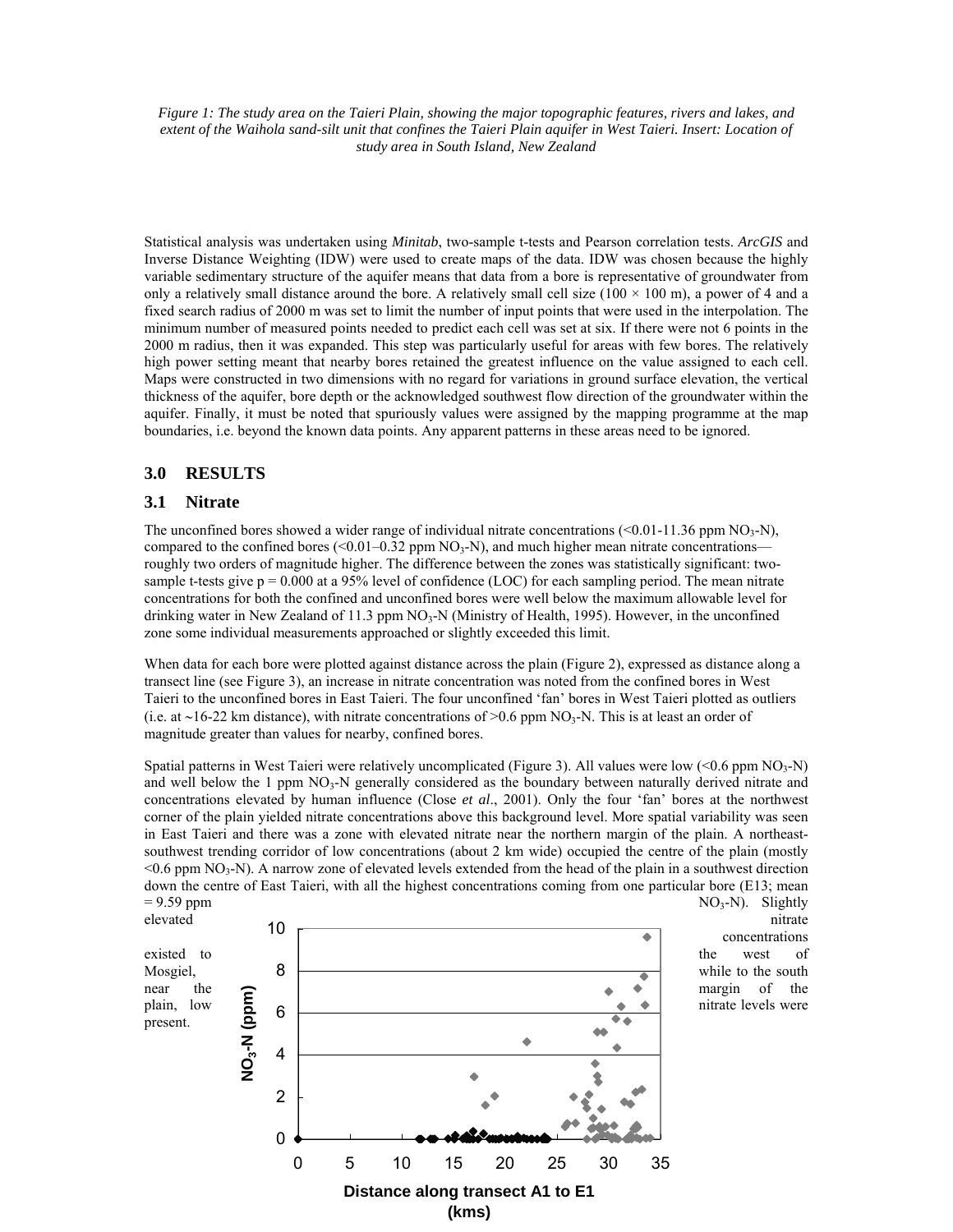*Figure 2: Variation in concentration (in parts per million (ppm)) of nitrate in bores on the Taieri Plain. The transect is from bore A1 (south) to bore E1 (north)(see Figure 3 for locations). Distance was determined using the intersect of a perpendicular line drawn from each bore to the transect line. Symbols are grey for confined, and black for unconfined bores (the latter including four 'fan' bores)*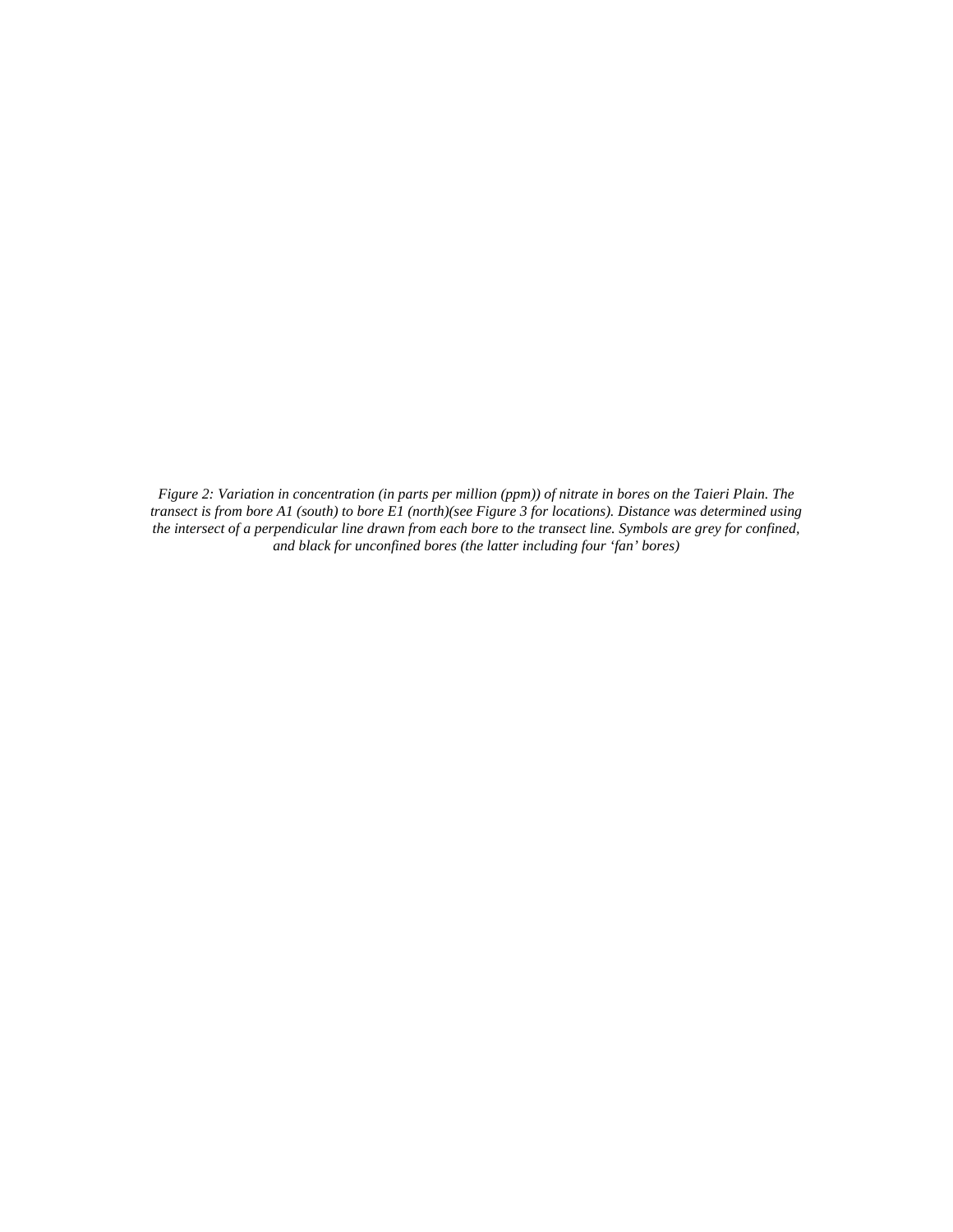

*Figure 3: Mean nitrate concentrations in the Taieri Plain aquifer, where bores are shown as dots— except for the four 'fan' bores (arrowed) which are triangles—the dashed line is the 0.6 ppm boundary, and the bores at A1 and E1 (arrowed) are the end points of the transect (see Figures 2 and 4)*

The boundary shown in Figure 3 between the concentration classes 0.0-0.6 ppm and 0.6-1.2 ppm approximately matches where the confining layer is thought to 'pinch out', i.e. immediately to the east of the Taieri River. However, because of the lack of bores in this region, it is difficult to define this northern limit with precision.

The five sampling periods produced very similar maps to that shown in Figure 3 and there was no significant temporal variation in mean data over the course of the study (Pearson correlation tests give p values of 0.000- 0.028, LOC = 95%, between the sampling periods). Only one bore (A9) near the base of the Maungatua Range showed a noticeable fluctuation in nitrate concentration, and this involved only one sampling period. There was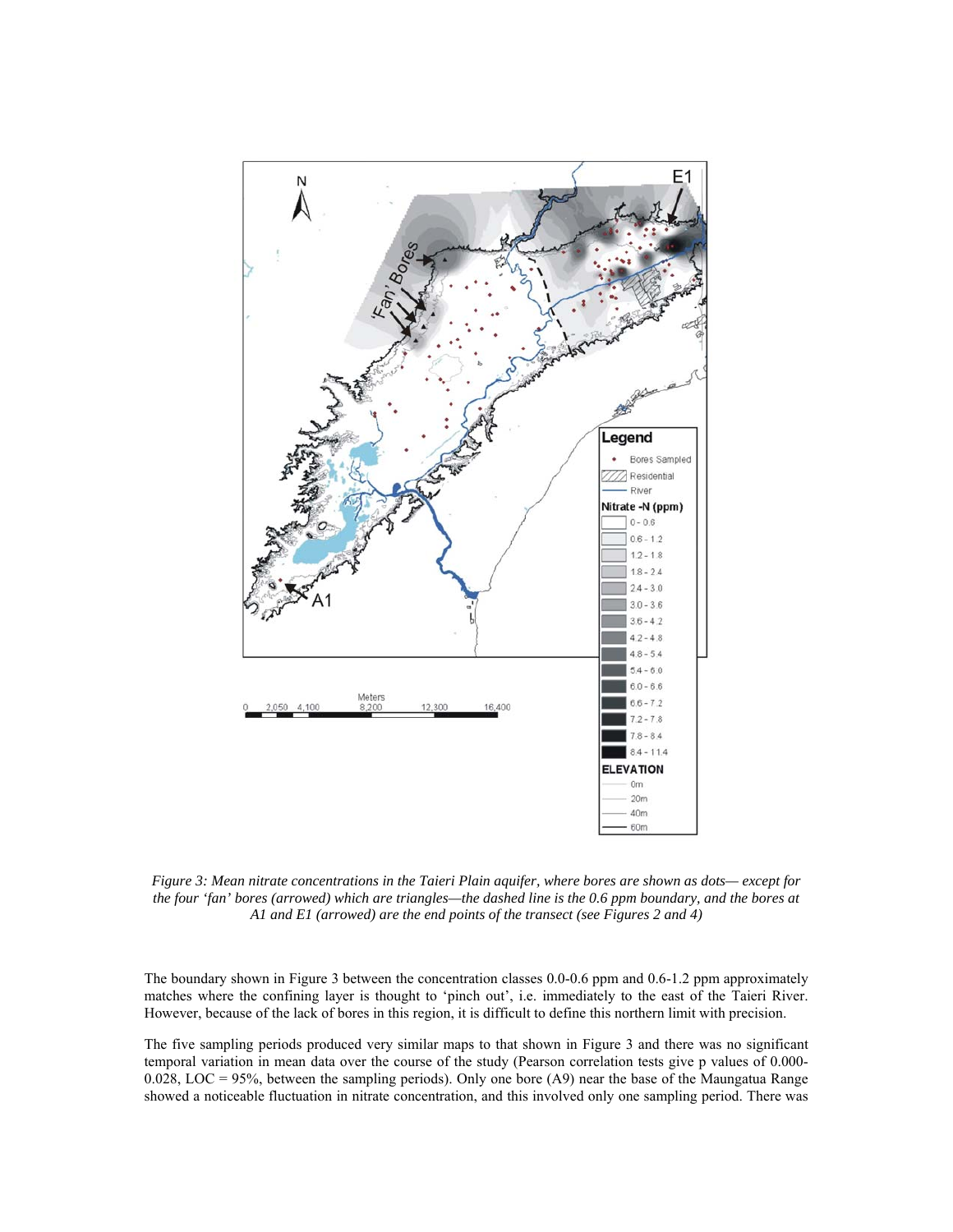no correlation between bore depth and mean nitrate concentration for bores sampled in East Taieri and of known depth (a Pearson correlation test gives  $p = 0.447$ , LOC = 95%).

### **3.2 Ammonium Species**

There was a general decrease in mean ammonium concentration with distance across the plain from east (unconfined) to west (confined)(Figure 4). Both unconfined and confined bores yielded a range of values, but more of the latter yield high concentrations, e.g. 55% of confined bores yield concentrations  $\geq 0.2$  ppm NH<sub>4</sub>-N, whereas only 7% of unconfined bores exceeded this value. There was a significant difference between the mean ammonium concentrations in the confined  $(0.38 \text{ ppm} \text{ NH}_4\text{-N})$  and confined  $(0.07 \text{ ppm} \text{ NH}_4\text{-N})$  zones (two sample t-tests give  $p = 0.000$ , LOC = 95%). Some individual measurements in the unconfined zone exceeded the aesthetic guideline value for drinking water  $(1.2$  ppm  $NH<sub>4</sub>-N)$ , which is based primarily on odour. In New Zealand, drinking water mostly contains <0.04 ppm, but may range up to ∼1.5 ppm NH4-N (Ministry of Health, 1995).

The highest mean ammonium concentrations occurred in West Taieri, particularly around Lake Waipori and along the side of the plain (Figure 5). This area includes about half of the confined aquifer. The remainder of West Taieri, including the unconfined 'fan' bores, exhibited low ammonium concentrations. The exception was a single bore near Outram, which yielded high levels in each sampling period. East Taieri had uniformly low or undetectable ammonium levels, except for two bores with relatively high concentrations. Their nearest neighbours showed no significant ammonium concentrations.

There was no correlation between bore depth and ammonium in the confined aquifer (a Pearson correlation test gave  $p = 0.547$ , LOC = 95%). There was however a significant correlation between sampling periods, i.e. sampling periods were statistically alike (Pearson correlation tests give  $p = 0.000$ , LOC = 95%). A few bores fluctuated in value temporally, but only by the equivalent of 1-2 of the concentration classes shown in Figure 5.

A statistically significant, mutual exclusivity was noted between nitrate and ammonium levels (Pearson correlation test:  $p = 0.008$ , LOC = 95%). Any nitrogen species in bores from the confined aquifer was present as ammonium ions, while for bores from the unconfined zones it was generally present as nitrate. The exceptions were a few unconfined bores with both nitrate and ammonium present.



*Figure 4: Variation in concentration (ppm) of ammonium species in bores on the Taieri Plain. The transect is from bore A1 (south) to bore E1 (north)(see Figure 3 for locations). Distance was determined using the intersect of a perpendicular line drawn from each bore to the transect line. Symbols are grey for confined, and black for unconfined bores (the latter including four 'fan' bores)*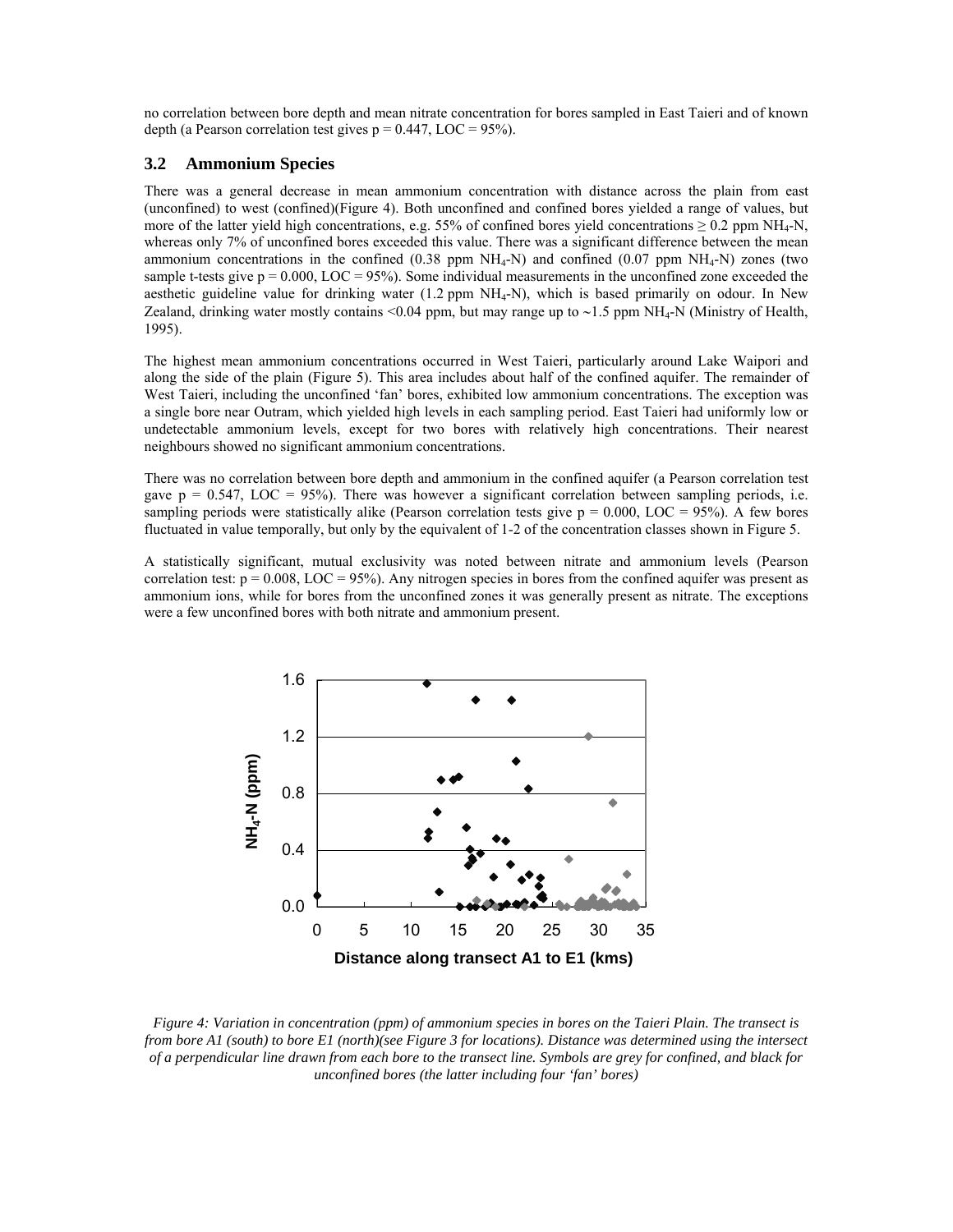

*Figure 5: Mean ammonium concentrations in the Taieri Plain aquifer, where all bores sampled are shown as dots* 

#### **3.3 Nitrite and Organic Nitrogen**

Low nitrite levels were detected across the whole plain during all sampling periods. Only 20 bores yielded groundwater with levels above the detection limit of  $0.002$  ppm  $NO<sub>2</sub>-N$ : five from the confined, and fifteen from the unconfined parts of the aquifer. Mean and median values were below the detection limit of 0.002 ppm NO<sub>2</sub>-N with the highest detected concentration being only  $0.022$  ppm NO<sub>2</sub>-N. This is value is well below the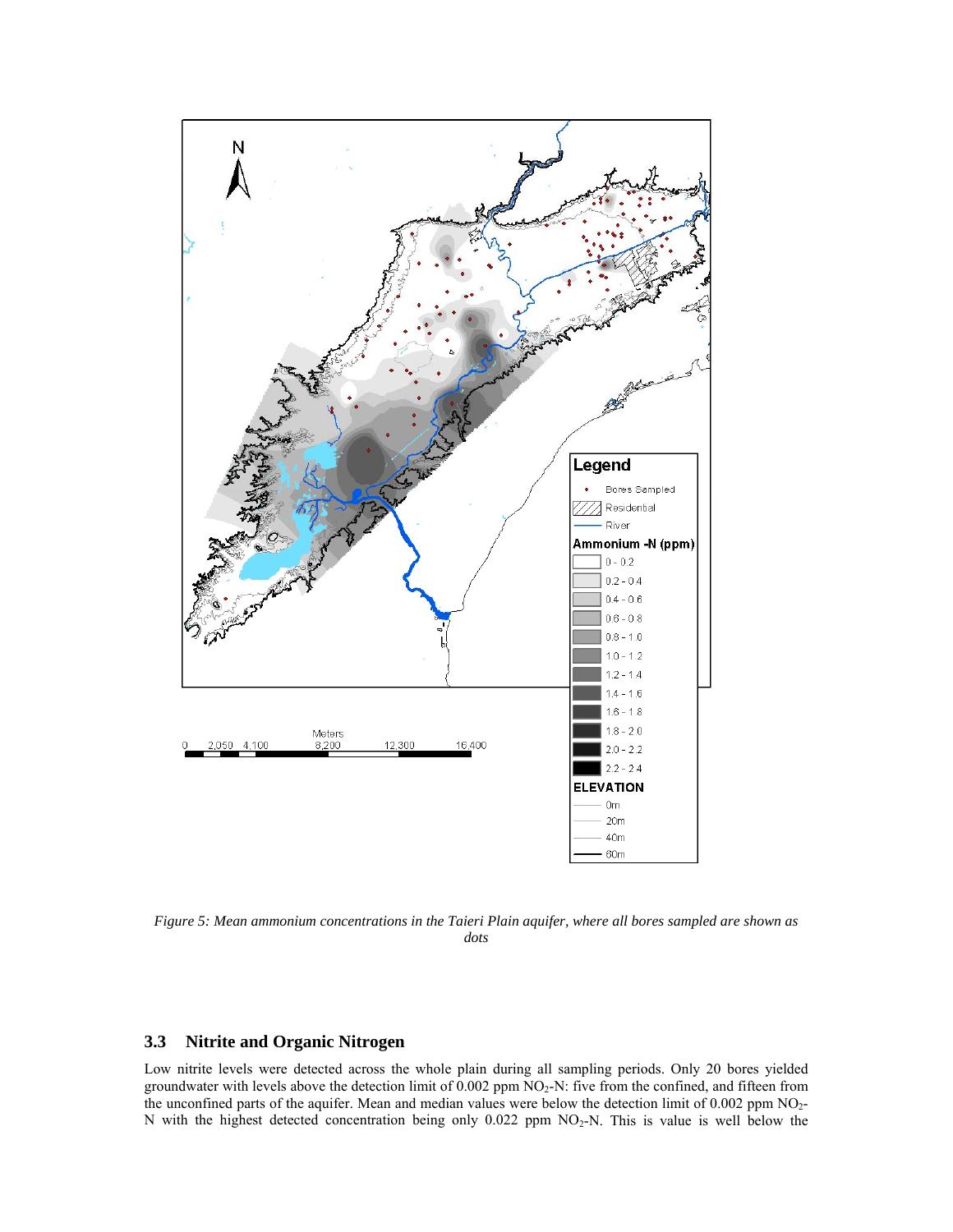maximum limit for drinking water in New Zealand of 0.91 ppm  $NO<sub>2</sub>-N$  (Ministry of Health, 1995). The groundwater from 12 bores were analysed for organic nitrogen. It was present in detectable concentrations in 10 of these and was the dominant form of nitrogen in two bores with low levels of inorganic nitrogen species.

### **4.0 DISCUSSION**

### **4.1 Nitrate**

It is proposed that the observed variation in groundwater nitrate concentrations in the Taieri Plain aquifer relates to differences in physical structure (i.e. how easily nitrogen enters the aquifer), and/or differences in the groundwater chemistry, i.e. in the chemical conditions which affect the stability of nitrate in the aquifer. The high nitrate concentrations in the 'fan' bores indicate that infiltration of surface water and leaching of nitrate is occurring at these locations. This is not unexpected because course-grained, highly permeable materials dominate in an alluvial fan. The corridor of low  $(<0.6$  ppm  $NO<sub>3</sub>-N)$  nitrate-containing groundwater to the north may have two causes. First, there may be sufficient confinement or semi-confinement to prevent the infiltration. Second, reducing conditions may be present, which causes denitrification of any nitrate that enters the aquifer in this region. Further investigation is needed before either of these two suggestions can be confirmed.

There is some evidence to suggest that certain areas of groundwater with elevated nitrate concentrations near Mosgiel are associated with local variations in sediment texture. That is, a local absence or coarsening of the otherwise fine-grained (and, thus, impermeable) sediment lenses which inhibit infiltration in parts of East Taieri. Alternatively, a breakdown of organic matter present in the sediments may be the cause. Peat has been recorded in drill logs made in this general area (McTavish, pers. comm.), but a detailed stable isotopic analysis involving measurement of  $\delta^{13}$ C would be required to confirm or refute this theory. The highest nitrate concentrations were detected in groundwater from just one bore (E13). Previous reports (e.g. Irricon, 1997) have also reported high nitrate concentrations for this bore (∼10 ppm NO<sub>3</sub>-N). Irricon (1997) concluded that the source may be offal known to be buried  $\sim$ 325 m up the hydrologic gradient from this site. A local dairy farm is also a potential source of contamination.

Much of the groundwater near Mosgiel is characterised by low nitrate levels  $(<0.6$  ppm  $NO<sub>3</sub>-N)$ , which suggests that sufficient semi-confining geologic units (lenses) are present in this area to prevent significant quantities of nitrate from reaching the aquifer. However, it is possible that this municipal area does contribute nitrogen species to the groundwater (e.g. from sewage leakage), but that this flows away from Mosgiel and contributes to the elevated concentrations measured near the Silverstream. This theory could be tested by further investigation into the groundwater flow-paths near Mosgiel, and by  $\delta^{15}N$  isotopic analysis of the nitrate in the bores near the Silverstream.

Several studies have reported significant decreases in nitrate concentration with bore depth (e.g. Mariotti *et al*., 1988; Hallberg, 1989; Selvarajah *et al*., 1994). However, many (including the present study) have observed no correlation between nitrate levels and depth (Wassenaar, 1995; McLarin *et al*., 1999). The most likely reason why nitrate concentrations do not show a general decrease with depth in the present study, is because of the shallow depth of the aquifer in East Taieri. In the majority of New Zealand studies, shallow bores are considered to be less than 30 m in depth, whereas for the present study area even the deeper bores are often less than 30 m deep. This means the so-called 'deep' groundwater will often not have been away from atmospheric influence for long enough for reducing conditions to develop and denitrification to proceed. Another factor is the differences in the structure of the aquifer and/or chemical conditions in the aquifer across East Taieri, which could lead to large variations in nitrate concentration independent of depth.

Dairying is the dominant land use in West Taieri. In the present study, 80% of bores sampled in West Taieri are on dairy farms; the remainder are surrounded by this land use. Fortuitously, negligible nitrate concentrations are determined in groundwater from the underlying aquifer because the confining unit prevents the infiltration of surface water and nitrate. Artesian flow (i.e. water flow out of the aquifer, rather than into it) is present and this would appear to further inhibit the entry of contaminants. In contrast, high nitrate concentrations (e.g. ∼10 ppm  $NO<sub>3</sub>-N$ ) have been associated with areas of intensive dairying in the Waikato region, where the aquifer is unconfined (Burden, 1982; Selvarajah *et al*., 1994).

Over the time scale of the present study, little temporal variation was expected in the confined aquifer because it was assumed that water flow and mixing was relatively slow, and that subsequent chemical changes were also slow. Seasonal-scale variation has been observed in nitrogen concentrations in studies of several other unconfined aquifers (Wassenaar, 1995; Selvarajah *et al*., 1994; Close *et al*., 2001) but was not observed in the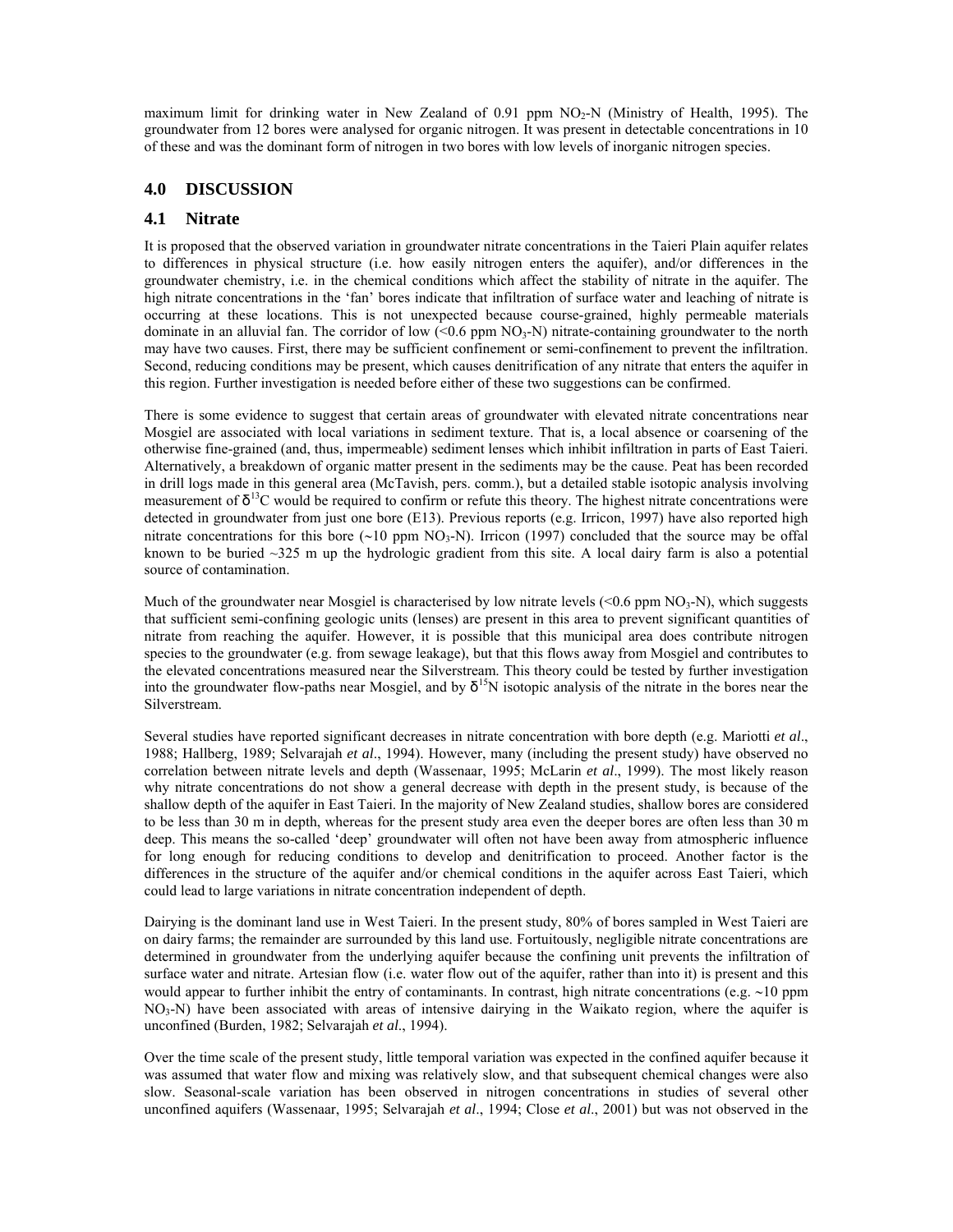present study. This may, perhaps, be due to a constant flux of nitrogen species being leached into the aquifer, lack of variation in the rates of any nitrification or denitrification, or because fine-grained units in the otherwise unconfined aquifer are inhibiting local flow.

### **4.2 Ammonium Species**

High ammonium concentrations in groundwater sampled near Lake Waipori and at the side of plain are probably due to the degradation of sedimentary organic matter, i.e. in the overlying Waihola silt-sand unit or in peaty deposits in the aquifer itself (Downes, 1980; Close *et al*., 2001). This area contains the oldest groundwater in the system and so it has had time for the degradation process to occur. Litchfield *et al*. (2002) have identified several locations in the lower West Taieri exhibiting high ammonium concentrations, and suggests that these may indicate a degree of vertical connectivity to surface areas of intensive dairying. However, this would seem unlikely in view of the 20-25 m thickness of the intervening Waihola silt-sand unit, and the presence of artesian conditions. The high ammonium concentrations detected in one bore near Outram and two in East Taieri may be associated with localised surface sources of contamination, e.g. septic tanks (Gallegos *et al*., 1999).

### **4.3 Nitrite**

Only 20 bores yield a detectable nitrite concentration. Nitrite is a relatively unstable species and so its presence suggests that nitrification or denitrification is actively occurring at such sites. The relatively high nitrite concentrations in the groundwater from 'fan' bores may reflect the active occurrence of at least nitrification, whereas the less well defined zone of nitrite to the north of Mosgiel probably indicates denitrification.

# **5.0 CONCLUSION**

There was significant spatial variation in the concentrations of dissolved nitrogen species in the groundwater of the Taieri Plain aquifer system during the study period, March-November 2002. The primary control on groundwater nitrate concentrations was the level of confinement of the aquifer, which governs hydrological and chemical conditions in the aquifer. Concentrations of nitrate were low or undetectable in the confined aquifer in West Taieri, but high in the 'fan' bores where infiltration of surface runoff was likely. The source of the nitrate was probably farming and, perhaps, degradation of organic matter in the aquifer.

The study provided no evidence to suggest that surface water enters the confined aquifer through the overlying confining layer. However, the precise boundary where confinement begins remains unclear. Fortuitously, the Waihola silt-sand unit protects the aquifer and mitigates the potential for contamination in the areas where intensive dairying occurs. The unconfined/semi-confined aquifer in East Taieri, and the alluvial fan areas at the edges of the Taieri Plain, are far more vulnerable to contamination from nitrogen species. Ideally, conditions and land use practices in these areas should be closely monitored and/or regulated by appropriate local authorities.

### **ACKNOWLEDGEMENTS**

This research was undertaken by Chris Kensington as part of a MSc degree in Geography, University of Otago. Thanks go to his co-supervisors Barry Peake, Katrina Richards and the late Dave Murray.

### **REFERENCES**

American Public Health Association (APHA) (1998) *Standard Methods for the Examination of Water and Wastewater*. Clesceri, L.S., A.E. Greenberg and A.D. Eaton (*eds.*) United Book Press, Maryland.

Avery, A.A. (1999) Infantile Methaemoglobinaemia: Re-examining the role of drinking water nitrates. *Environmental Health Perspectives*, 107:7, pp. 583-586.

Barrell, D.J.A., P.J. Forsyth, N.J. Litchfield and L.J. Brown. (1999) Quaternary stratigraphy of the Lower Taieri Plain, Otago, New Zealand. *Institute of Geological and Nuclear Sciences Science Report*, 99:15.

Burden, R.J. (1982) Nitrate contamination of New Zealand aquifers: a review. *New Zealand Journal of Science*, 25, pp. 205-220.

Canter, L.W. (1997) *Nitrates in Groundwater*. Lewis Publishers, USA.